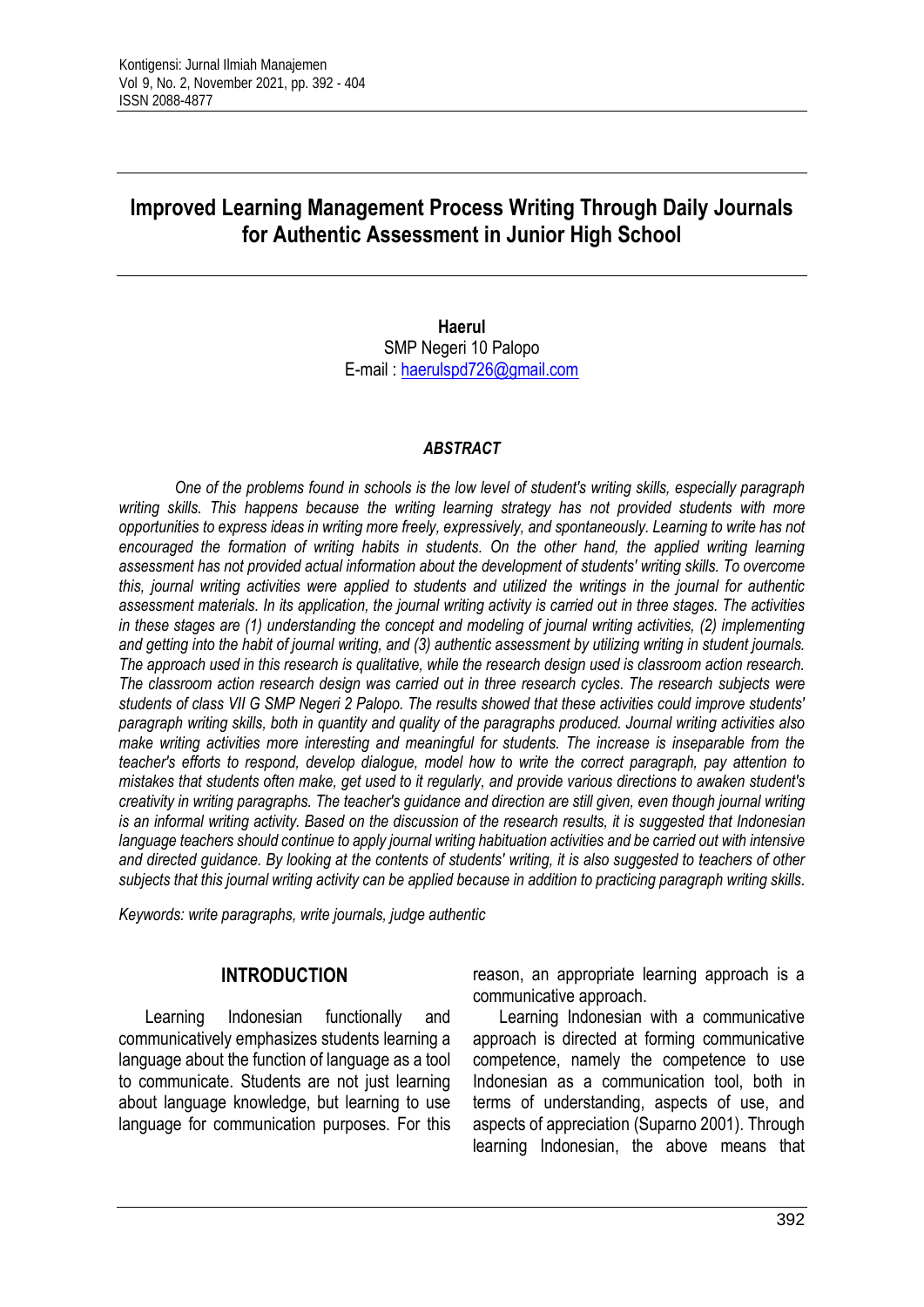students are expected to capture the meaning of a message or information conveyed and have the ability to reason and restate the message or information they receive. Students are also expected to have the ability to express various thoughts, ideas, opinions, and feelings using good language. Communicative competence can be achieved through a process of proficiency that is trained and experienced in learning activities.

One aspect of language skills related to expressing thoughts, ideas, opinions, and feelings is paragraph writing. Paragraph writing skills as productive-active language skills are among the basic language competencies that students must possess to be skilled at communicating in writing. Students will be skilled in organizing ideas coherently, using appropriate and appropriate vocabulary, paying attention to correct spelling and punctuation, and using various sentences in writing if they have good paragraph writing competence.

Based on experience and observations in class, it was found that writing is often less desirable and does not get a good response from students. Students seem to have difficulty when it comes to writing. Students do not know what to do when learning to write begins. They sometimes have a hard time finding the first sentence to start a paragraph. Students often face the syndrome of blank paper (blank page syndrome) not knowing what to write. They are afraid of being wrong, afraid of being different from what the teacher has instructed them to do.

They were writing skills in class are sometimes only taught when learning to write, even though they can be integrated or integrated with every learning process in class. The integration can be internal and external. Internal integration means learning to write is integrated into learning other language skills. Writing can also be integrated externally with other subjects outside the Indonesian language.

Another trend that occurs is the pattern of learning to write in the classroom, which is developed in a very structured and mechanical way, starting from determining the topic, making an outline, determining the main idea of the paragraph, main sentence, explanatory sentence, correct use of punctuation and so on. This pattern is always repeated every time learning to write. The pattern is not wrong, but it becomes less meaningful if applied without a variety of other strategies and techniques. As a result, learning time is also more consumed for these activities, while writing activities are not carried out or just become assignments at home. Writing activities like this for students become a procedural activity and become uninteresting. The emphasis on mechanical things sometimes makes writing not develop because it does not allow ideas to flow naturally. Tompkins (1994: 105) asserts that demanding writing perfection from students can stop students' willingness to write.

Learning to write also often confuses students because of rigid choices in teaching types of writing or types of paragraphs, such as narrative, exposition, description, and argumentation. The rigid categorization makes students write too carefully for fear of being wrong, not by the type of essay required. The fear of making mistakes can kill students' creativity in writing. In addition, Halliday (in Tompkins & Hoskisson, 1991: 187) states that categorizing these types of essays looks artificial when we ask students to use them for different purposes because students sometimes combine two or more categories to express an idea in their writing.

Writing is a skill, and it will only develop if it is practiced continuously or more often. Providing more opportunities for students to practice writing for various purposes is a way that can be applied so that writing skills improve and develop rapidly.

Another problem related to learning writing skills in schools is the assessment system and achievement of learning curriculum targets which are only measured based on written tests at the end of the quarter, semester, or school year. Not all language skills can be evaluated using paper and pencil tests (Saukah, 1999). Knowing the ability and development of language skills, including writing, is not enough just to look at the answers to the questions given once or twice in the middle and at the end of the semester (subsumative and summative). Written tests are only one part of the assessment process.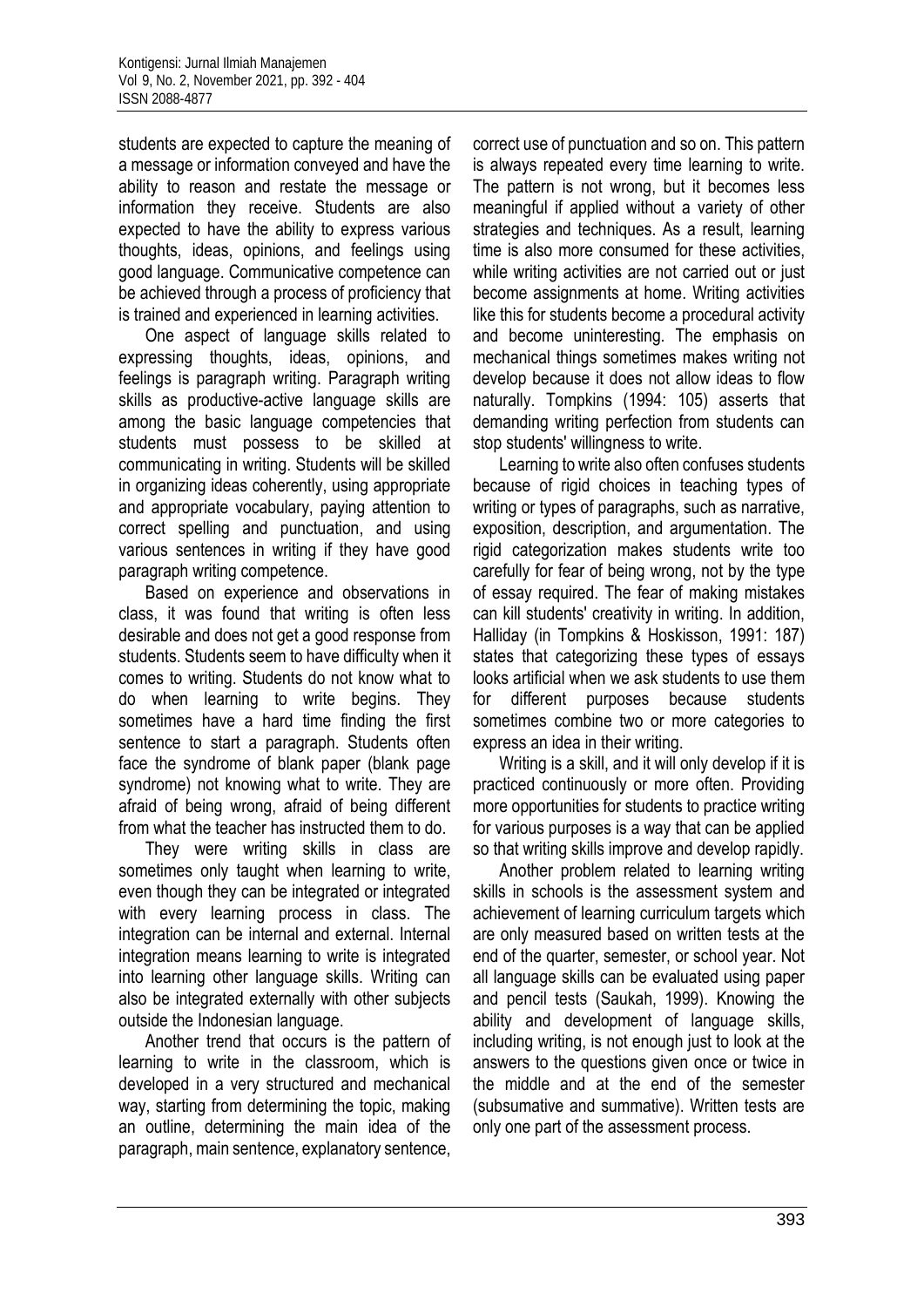In response, it is necessary to apply an authentic writing skills assessment model from a comprehensive one with various techniques and procedures. The assessment model looks at the development and success of students' language skills on an ongoing basis (Pulh, 1997:6). The assessment must also be done authentically, based on the developmental process and authentic data that describes the language skills they master (Nurhadi, 2003:19). In a more communicative context, the teacher's assessment is not only done, and students can learn to judge each other with their friends, even learn to judge themselves.

### **Journal Writing Activities as an Alternative Action**

One alternative way that can be applied to familiarize and practice writing skills for students, especially paragraph writing, is by writing a journal or, in a more general term, known as writing a diary. Habits and writing routines will become a positive behavior habit by journaling. Students can practice writing more often and more freely outside of specific writing lessons. Students will get used to expressing their ideas or feelings in writing in the form of good paragraphs. Journals can be a tool that helps students learn to write more pleasantly and successfully (Eanes, 1997:457).

Journal writing activities are not only carried out when learning to write. In Indonesian language learning with a focus on other skills, these activities can also be inserted. Teachers can allocate ten to five minutes each day or several days of the week for students to write in their journals (Capacchione, 1989:15; Tompkins & Hoskisson, 1991:189). In the context of the school learning system in Indonesia, it may seem at first glance that this provision of time reduces the allocation of basic learning time, but if we further realize that this reduction in the allocation of learning time, which is used to write journals, can provide great benefits for students.

Journal writing routines carried out by students provide positive benefits for the development of writing skills. In addition, it can also improve the mastery of other aspects of

language indirectly. Continuously students will train to express their ideas and feelings by choosing words, sentences, presentation structure, and good development patterns. Because, to be skilled at writing, children must write often and freely (and read) so that they are skilled in using complex structures and grammatically correct (Leonhardt, 2001: 22).

Journal writing activities invite students to be more free and creative in expressing themselves through written language. In journal writing activities, written communication skills are developed, students communicate what they observe, share information, and share ideas (Saukah, 2000). In journals, students can write things down without pressure and fear of making mistakes. If children are accustomed to writing independently, they will learn how to write with a sharp and clear focus (Leonhard. 2GG 1:21).

Writing in a journal is a natural and spontaneous product. Students can write down their daily experiences that they experience or feel, their responses to learning activities, their responses to a reading they read, their responses to the environment around them, or other things that they find interesting to write about. Through journal writing activities, students practice and get used to expressing ideas, expressing themselves, or responding to things that interest them in the form of paragraphs. This journal writing activity gives students the opportunity to write more freely. For the purposes of formal writing tasks, writing in a journal can be a choice source of initial ideas to be developed.

The journal concept in this study is the writings written by students in special notebooks that are informal, spontaneous, routine, and personal. The things written are about personal experiences, the outpouring of feelings or ideas, responses about), readings, responses about the learning process. or other things that attract students' interest and attention. The topics written in the journal can be chosen freely or determined according to the learning context. Furthermore, the student's writing was given a response by the teacher as an effort to increase students' motivation to write.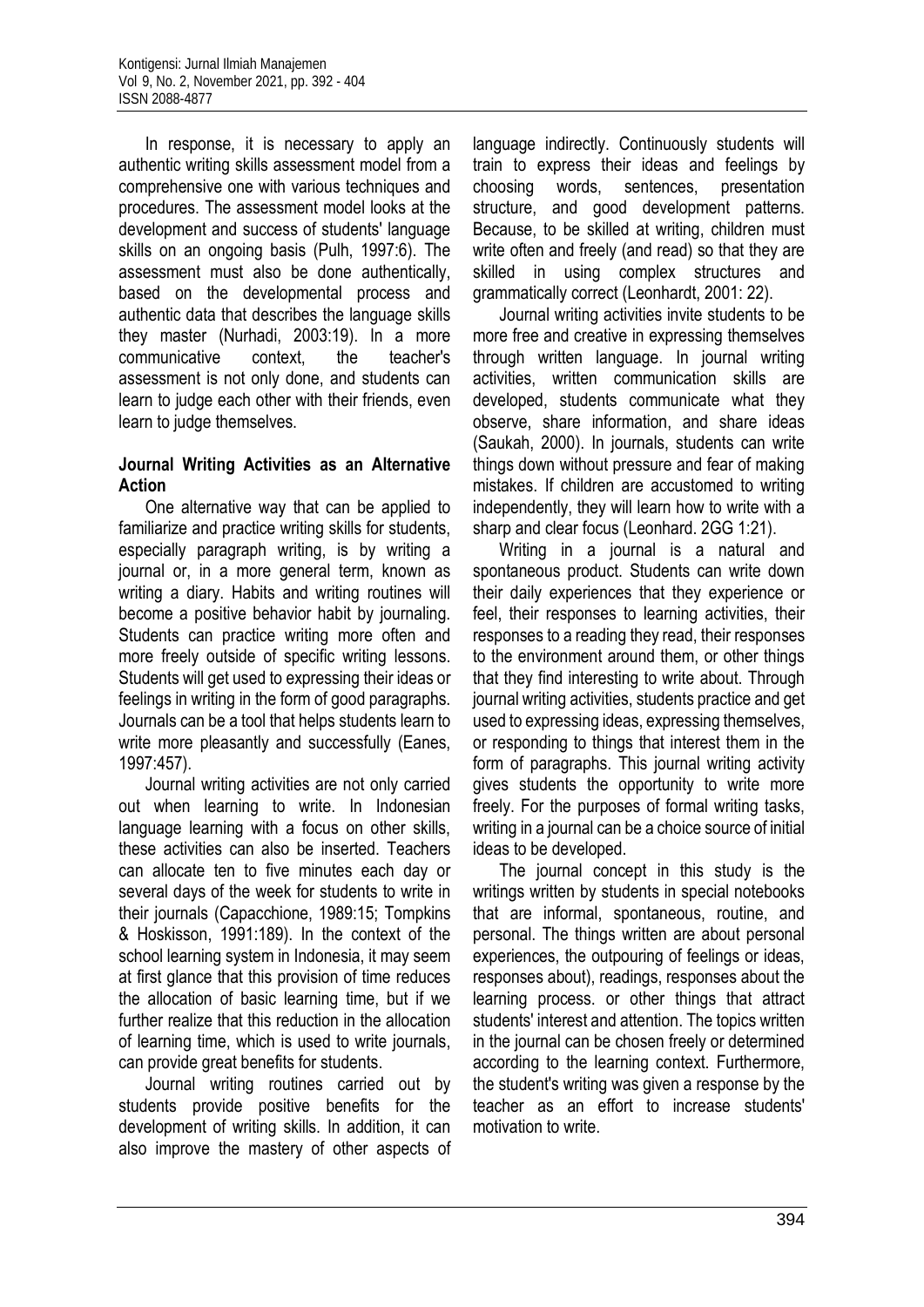As informal writing, the aspect that is emphasized in journal writing is fluency in expressing an idea in writing. The clarity of the content of the writing is more emphasized than the mechanical aspects, such as the accuracy of spelling or the use of punctuation. However, this does not mean that the mechanical aspect is ignored by the teacher in learning. Instead, students' journal writings can be used as reference and reflection materials for teachers to determine the level of students' understanding and mastery of these aspects.

Even though the writings in student journals are free, they can still be monitored and get a response from the teacher. The response given is not just correcting mechanical errors of writing but in the form of a more positive response. The positive response is in the form of comments or responses related to the content of the writing so that it can be a reinforcement or motivation for students to continue writing. The response writings are also not longer than the student's writing and are written in good and correct sentences so that the writing can be a model for students. The activity of providing written responses allows for dynamic interactions between teachers and students through written language in the context of a communicative approach to language learning.

The implementation of journal writing activities can be done through three stages. The three stages are (1) the preliminary stage. (2) the implementation stage, and (3) the assessment stage. In the preliminary stage, the main activities consist of understanding the concept and modeling the activities to be carried out. At the implementation stage. the main activities are the integration of journal writing in learning, the habit of writing journals continuously, providing reinforcement and teacher responses, and providing guidance. To develop students' creativity in writing. At the assessment stage, assessment activities are carried out in the form of process assessment and result assessment.

#### **Utilization of Journal Writing Activities as Authentic Assessment Material**

Another aspect that cannot be ignored in efforts to improve paragraph writing skills is the way the assessment is carried out in learning. The appropriate assessment to assess the development of students' paragraph writing skills is authentic assessment. Authentic assessment is appropriate to apply because the assessment is comprehensive, continuous, and based on authentic data in the form of actual student writing. The assessment does not only refer to the final product but also refers to the performance and process of continuous student learning development.

Student writing in journals can be used as one of the materials for the application of authentic assessment. Authentic assessments that utilize students' writing in their journals provide an authentic (authentic) picture of the performance of students' paragraph writing skills. The assessment of writing skills is complex and ongoing.

Realization of the application of authentic assessment by utilizing useful journals to provide information on vocabulary development, sentence structure, fluency, and coherence in the arrangement of ideas in paragraphs, as well as the use of mechanical aspects that students acquire step by step. The journal becomes a portfolio that provides data on the overall development of students' writing skills. Other than that. Various shortcomings and errors contained in student writing through authentic assessments can be addressed and can be considered for further learning planning so that the concept of the assessment is actually implemented.

One of the authentic assessment models or tools in learning writing skills that can be done is to use writing in student journals. Journals can be an effective alternative assessment material to find out and see the development of students' writing skills. Student journals can be part of a portfolio that records writing progress over time. In addition, the use of journals in the assessment makes the assessment not only done by the teacher but students can also be trained to conduct a self-assessment of the writings they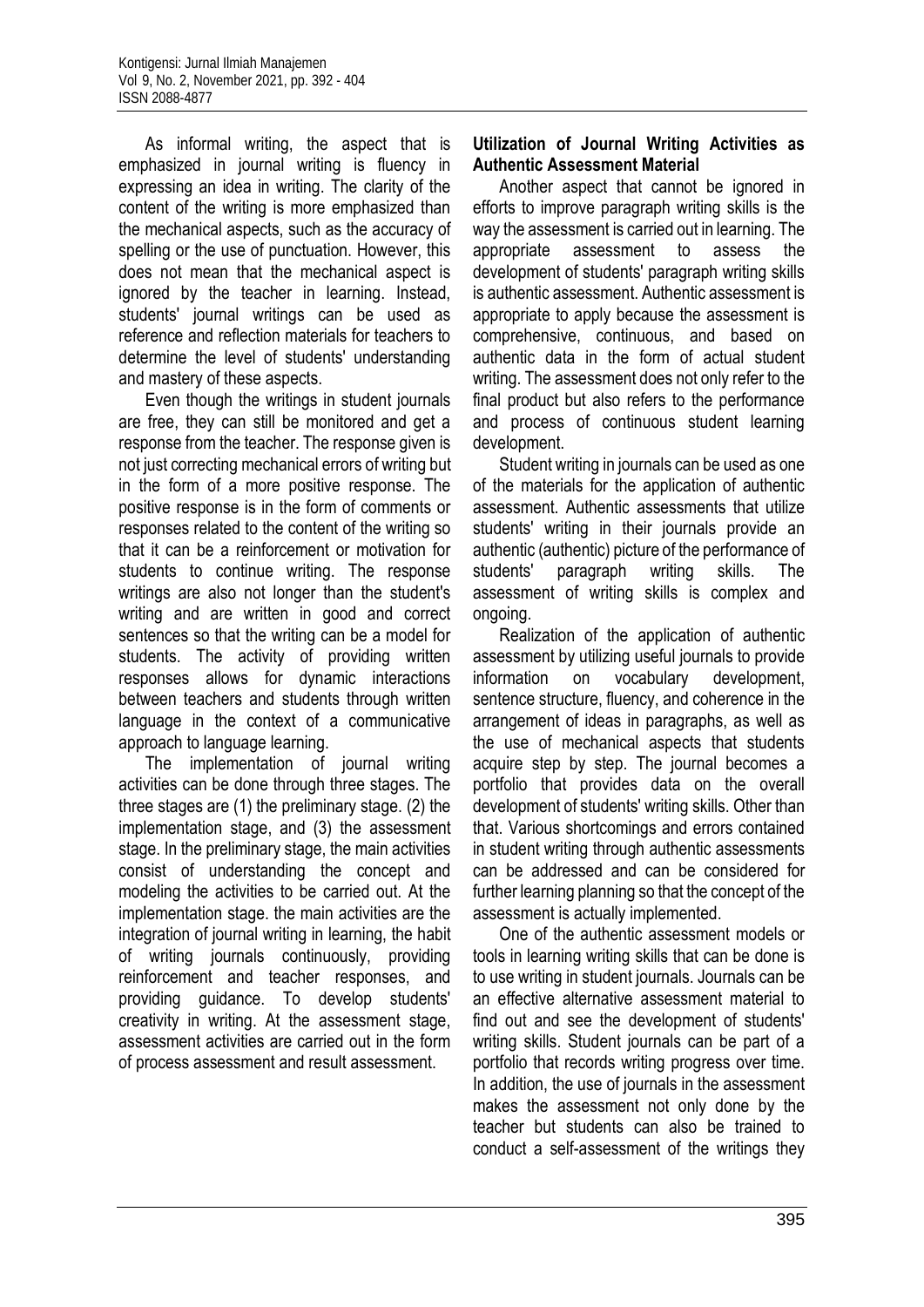have made. Students can also choose a mainstay article in the journal they wrote to be assessed or responded to by their friends (peer-assessment). Even if students don't mind,

Through this activity, students can think critically, observe, find their own faults and then try to do better writing. If this activity can be carried out effectively and optimally, it is hoped that students' writing skills, especially paragraph writing skills, can improve. The process of assessment and learning to write becomes more meaningful for students.

# **METHOD**

The approach used in this research is a qualitative approach. The action research design applied is classroom action research (classroom action research).

Based on the CAR approach and design that will be applied, the procedures and steps of this research follow the basic principles of action research. In general, this cycle model includes (1) planning, (2) action implementation, (3) observation, (4) analysis and reflection.

The subjects of this study were students of class X MIA 3 SMA Negeri 4 Luwu Utara. The data to be obtained were data about the process of activities and data about the results of journal writing activities. The data includes (1) initial data on students' paragraph writing skills (2) basic data on efforts to improve paragraph writing skills through conceptual understanding actions and modeling journal writing activities. (3) basic data on efforts to improve paragraph writing skills through implementation and habituation of journal writing activities, (4) basic data on efforts to improve paragraph writing skills through authentic assessment actions by utilizing writings in student journals, and (S) supporting data about the development of students' writing skills after the action. To obtain research data, Data collection techniques that will be used are interviews, observations, and documentation—and giving a writing test. In accordance with the characteristics of qualitative research, in this study, the researcher acts as the main instrument of data

collection. The data are in the form of interview transcripts and recordings of learning activities, field notes documenting student writing results, and writing test results.

Data analysis in this study will be carried out on the basis of data flow model analysis which consists of three stages, namely (1) reducing data, (2) presenting data, and (3) drawing conclusions and verifying. The data analysis was carried out during and after the research, starting from the activity planning stage, implementation to the reflection of death.

# **RESULT and DISCUSSION**

### **Action Planning**

According to the plan that has been made, the learning activity is developed in three cycles of action. The planning made is adjusted to the semester program unit that has been prepared by the subject teacher so that the implementation of this research continues according to the flow of the Indonesian language learning program as it should. Journal writing activities in this study become a supplementary activity that is integrated with the main learning activities.

The implementation of each cycle consists of three main actions. The three main actions are (1) understanding and modeling. (2) Implementation and habituation of journal writing activities, and (3) implementation of authentic assessment through journals. In each cycle, the first action is carried out with an allocation of time for two lesson hours meetings. The second action is carried out integrated with each Indonesian language lesson for four meetings, and the teacher provides ten to fifteen minutes at the beginning or at the end of the lesson to write. The journal writing material is adjusted to the context of the learning material at that time. The third action, besides being carried out continuously by Yang, is also carried out by students about twenty minutes at a time. Each cycle, students write journals five times.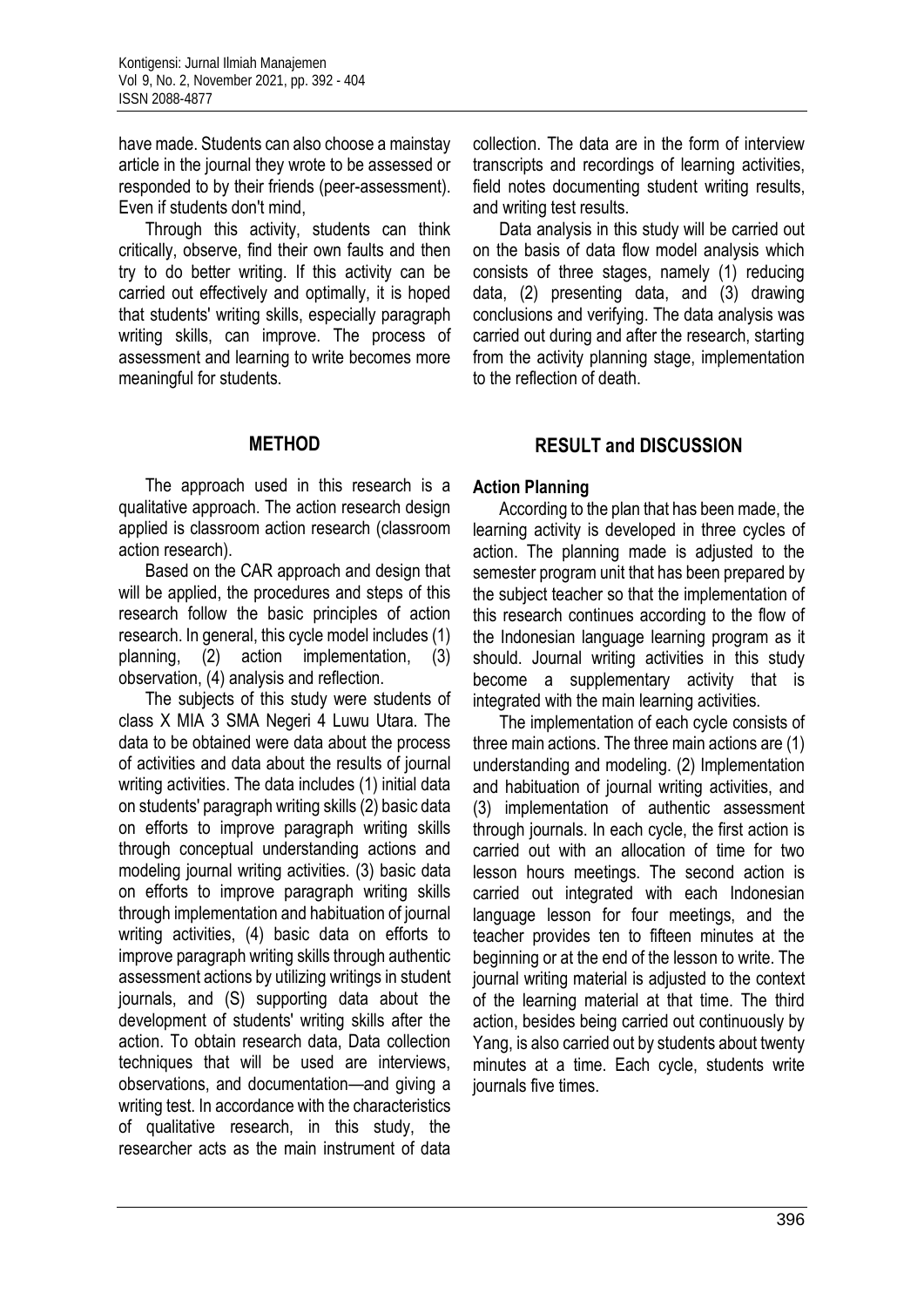| Table 1. Lesson Plan in Action Implementation      |                                                                                                                              |                                                                                                                                                                                                                                                                                                                                                                                                                                                                              |  |  |  |
|----------------------------------------------------|------------------------------------------------------------------------------------------------------------------------------|------------------------------------------------------------------------------------------------------------------------------------------------------------------------------------------------------------------------------------------------------------------------------------------------------------------------------------------------------------------------------------------------------------------------------------------------------------------------------|--|--|--|
| <b>Main Action</b>                                 | Learning Points                                                                                                              | Learning steps                                                                                                                                                                                                                                                                                                                                                                                                                                                               |  |  |  |
| 1. Understanding<br>the concept and<br>modeling of | Generating student<br>schemata<br>Discuss and explain about<br>writing good paragraphs<br>and present models or<br>examples. | 1. We are delivering learning objectives and<br>activities to be carried out during learning.                                                                                                                                                                                                                                                                                                                                                                                |  |  |  |
| journal writing                                    |                                                                                                                              | 2. Generating students' schemata about<br>good paragraph development techniques<br>is done by developing questions and<br>answers, the teacher modeling writing, or<br>students modeling paragraph writing.                                                                                                                                                                                                                                                                  |  |  |  |
|                                                    | Provide exercises and<br>examples of paragraph<br>development patterns.                                                      | 3. The teacher and students discuss the<br>paragraphs that have been made. The<br>discussion is directed at the sequence<br>and logic of ideas and the accuracy of<br>writing.                                                                                                                                                                                                                                                                                               |  |  |  |
|                                                    |                                                                                                                              | 4. The teacher presents examples<br>_of<br>paragraphs with other development poles.<br>Students observe the examples and are<br>then asked to make a paragraph based on<br>one of the selected models.                                                                                                                                                                                                                                                                       |  |  |  |
|                                                    |                                                                                                                              | 5. To connect it with journal writing activities,<br>students are asked to write on topics<br>related to their personal experiences,<br>feelings, or ideas. To help students find<br>ideas or topics to write about, the teacher<br>asks questions such as:<br>What's<br>the<br>most<br>unpleasant<br>experience you've had this week?<br>Who is the person you love in your life<br>besides your mother?<br>What would you do if you had a lot of<br>money?<br>Who are you? |  |  |  |
|                                                    | Connecting understanding<br>of writing good<br>paragraphs with journal<br>writing activities                                 | The teacher relates the concept of writing<br>6.<br>paragraphs to the students' experiences<br>diaries/journals<br>οf<br>writing<br>through<br>questions:<br>Do you often write personal things?<br>Where can you feel safe to write or<br>save it?                                                                                                                                                                                                                          |  |  |  |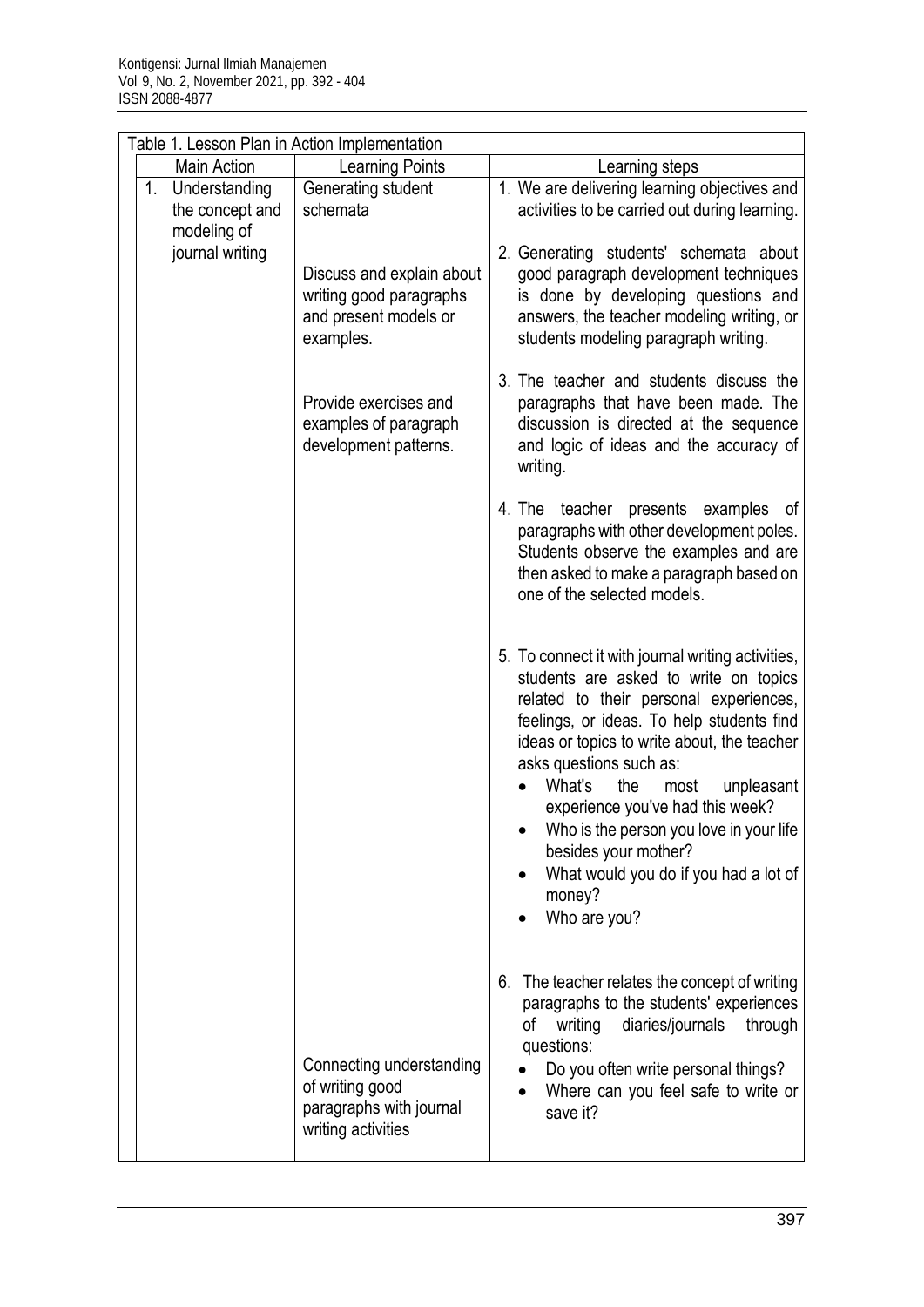|    |                                                          |                                                                                                                           |    | 7. Students answer the teacher's questions<br>about the above, and the teacher directs<br>a discussion about the concept of a<br>journal/diary.                                                                                                                                                                                                           |
|----|----------------------------------------------------------|---------------------------------------------------------------------------------------------------------------------------|----|-----------------------------------------------------------------------------------------------------------------------------------------------------------------------------------------------------------------------------------------------------------------------------------------------------------------------------------------------------------|
|    |                                                          | Discuss and explain<br>journal writing activities                                                                         |    | 8. Students brainstorm about the benefits of<br>journaling/diary writing.                                                                                                                                                                                                                                                                                 |
|    |                                                          | Give examples of journal<br>forms and model the way<br>they are written with good<br>paragraph development<br>techniques. |    | 9. The teacher and students together draw<br>conclusions and provide reinforcement<br>about the journal concept based on the<br>results of brainstorming.                                                                                                                                                                                                 |
|    |                                                          | Teach and guide students<br>to write journals at an<br>early stage by observing<br>existing models.                       |    | 10. The teacher displays several examples<br>of journal writing (enlarged) on the<br>blackboard, and the teacher gives an<br>explanation of the journal examples. In<br>addition, the teacher models journal<br>writing activities in front of the class by<br>writing a good paragraph.<br>11. Students pay attention to the examples of<br>the journal. |
|    |                                                          |                                                                                                                           |    | 12. Students choose one example and start<br>writing a journal based on that example,<br>and the first steps can be started by<br>imitating<br>the<br>shape<br>replacing<br>or<br>(substituting) certain parts of the existing<br>journal example. In the next stage,<br>students write based on their creativity.                                        |
|    |                                                          |                                                                                                                           |    | 13. The teacher provides assistance in the<br>form of question sentences or statements<br>that can be developed by students into a<br>journal topic.                                                                                                                                                                                                      |
|    |                                                          |                                                                                                                           |    | 14. Students continue to write other journals<br>in a special book, the teacher will<br>respond at the next meeting.                                                                                                                                                                                                                                      |
| 2. | Implementation<br>and habituation<br>of journal writing. | Integrate journaling<br>activities in learning and<br>familiarize students to<br>write journals regularly.                | 1. | <b>Students</b><br>write journals<br>freely<br>and<br>spontaneously for a few minutes (10-15<br>minutes) if the writing activity is at the<br>beginning of the learning meeting. For<br>example, write down the events that<br>happened to him on the way to school,<br>his response to the family atmosphere at<br>home, his wishes, etc.                |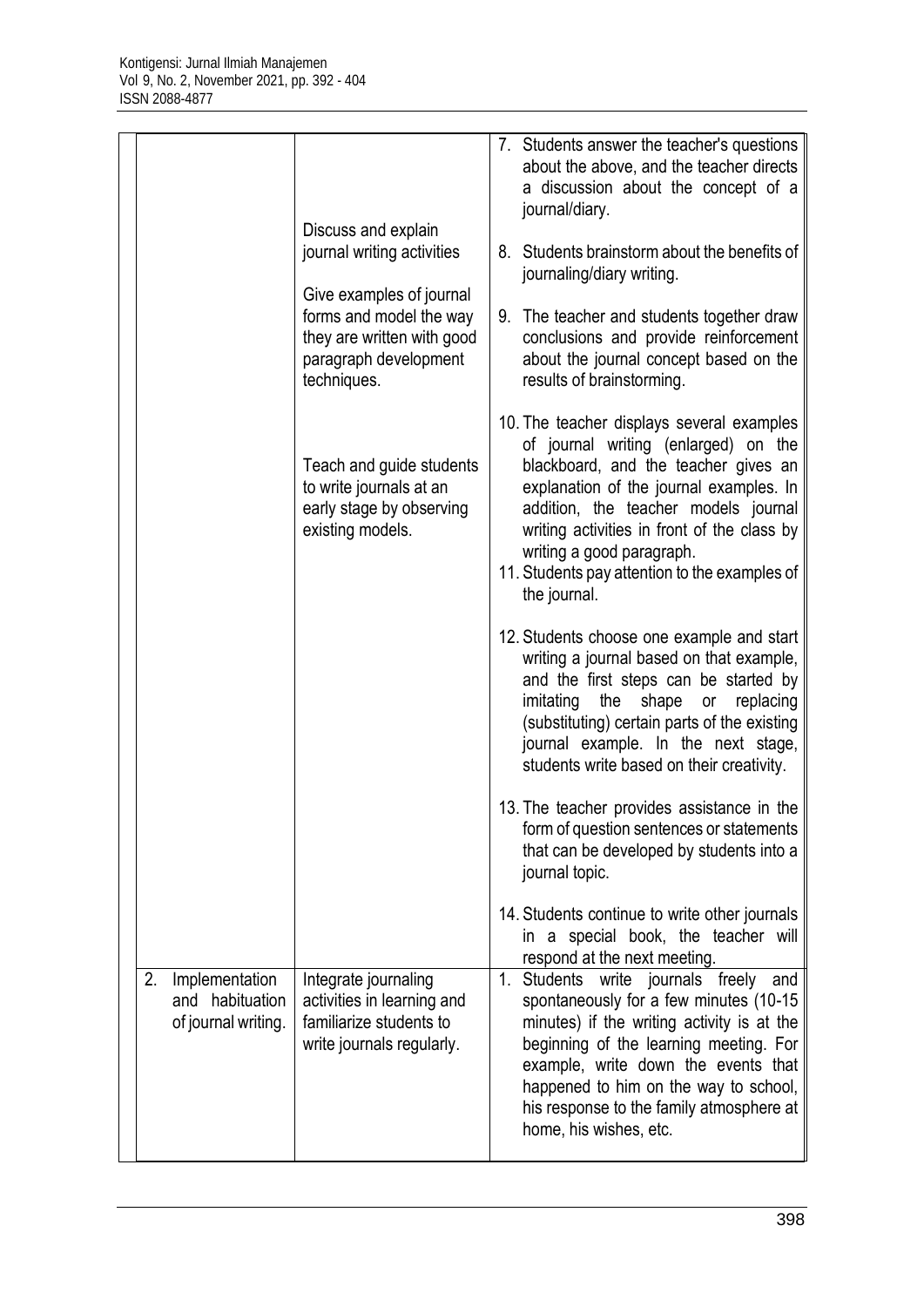| 2. Students write journals containing their<br>responses about things experienced or<br>obtained related to learning. Suppose<br>writing is done a few minutes before the<br>end of the lesson/meeting. For example,<br>their responses about the way the<br>teacher explains, the conclusions of the<br>material obtained, responses to reading,<br>things that have been understood or not<br>understood, etc.                                                                                                                     |
|--------------------------------------------------------------------------------------------------------------------------------------------------------------------------------------------------------------------------------------------------------------------------------------------------------------------------------------------------------------------------------------------------------------------------------------------------------------------------------------------------------------------------------------|
| 3. Students discuss with each other if they<br>find difficulties about the topic to be<br>written.                                                                                                                                                                                                                                                                                                                                                                                                                                   |
| 4. The teacher gives a response or<br>response to the writings in the journal,<br>and the students continue to write. The<br>response given refers more to the<br>content of the topic written rather than<br>correcting technical and mechanical<br>aspects.                                                                                                                                                                                                                                                                        |
| 5. The teacher provides guidance by asking<br>questions that can generate students'<br>creative ideas when students encounter<br>obstacles or get stuck, and the teacher<br>also reminds them to write with good<br>paragraph development.<br>For example :<br>• Have you had any experiences,<br>events, or events that have impressed<br>you in the last few years?<br>• Why impress?<br>• Tell me something interesting about<br>the incident!<br>Where did you experience<br>that<br>incident?<br>Is there anyone else with you? |

# **Action Execution**

The research was conducted in three cycles. Each cycle consists of planning, observing, analyzing findings, and reflecting on actions. In each cycle, three learning points are carried out. The three learning points are (1) concept

understanding activities and modeling of journal writing activities, (2) journal writing practice and habituation, and (3) authentic assessment by utilizing writing in student journals.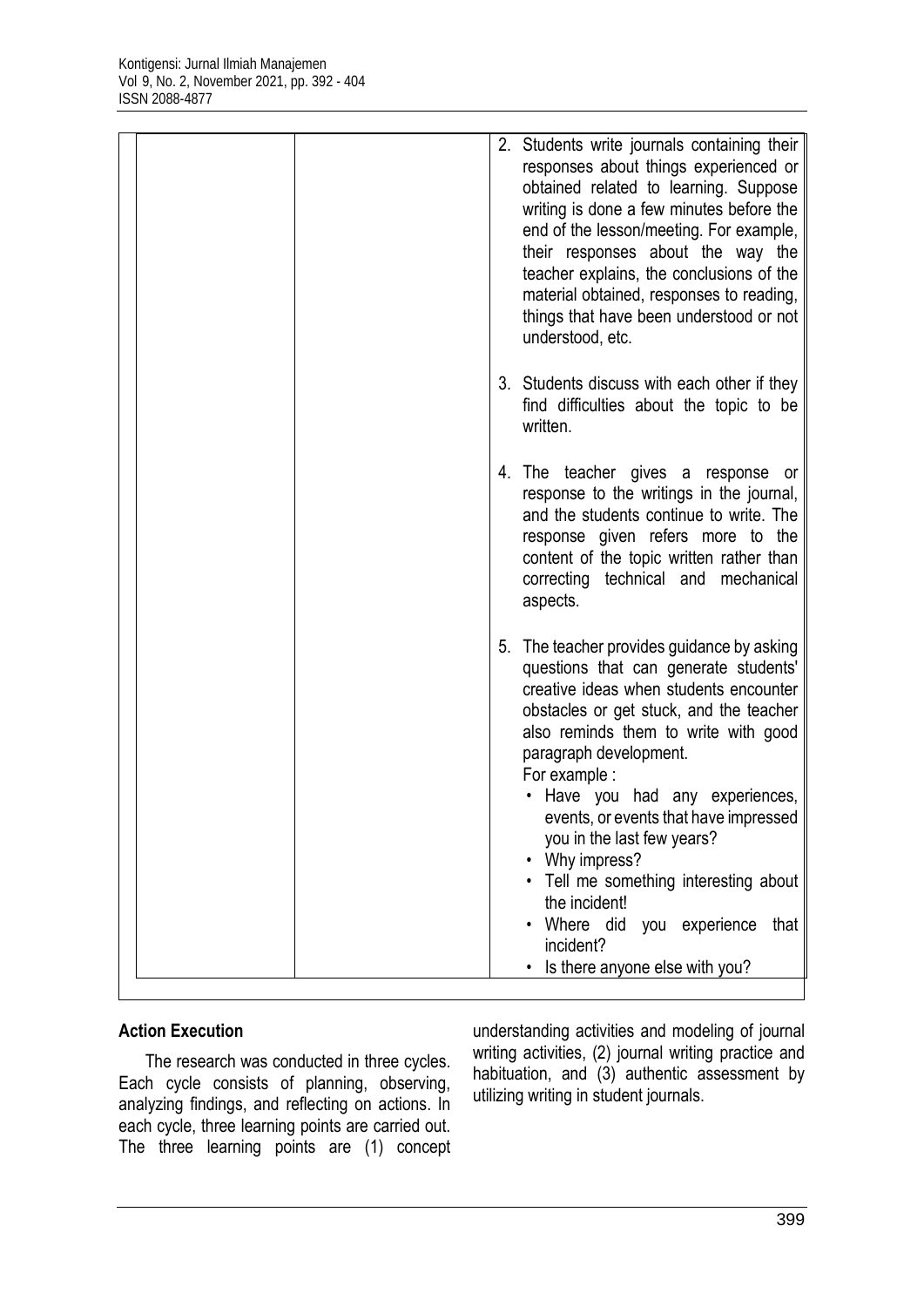### **Understanding Concepts and Modeling Writing Activities**

In this activity of understanding concepts and modeling, the teacher takes the main steps in learning—these steps, namely (1) conveying the objectives and main points of learning activities. (2) generate student schemata. (3) explaining and discussing good paragraph writing, (4) providing exercises and examples of good paragraph writing, (5) connecting paragraph writing activities with journal writing, (6) discussing and explaining journal writing activities. (7) presenting examples of journals as models and (8) writing early-stage journals by observing the models presented. Through these activities, the rest of the Manipur construct their own concept of knowledge about writing paragraphs with a good pattern of development.

To further activate the learning process, teachers use learning media. The media used are (1) paragraph structure chart sheets, (2) examples, writings quoted from student journals, and (3) pictures of actual events that are happening.

### **Implementation and Habituation of Journal Writing**

In the first cycle of activities carried out at this stage, there are six main steps. The six main steps are (1) providing time at the beginning of learning to write, (2) asking students to write freely about ideas. Feelings, or various things they experience, (3) help bring up students' ideas through question and answer activities, (4) monitor and guide students when writing. (5) giving reinforcement every meeting, and (6) collecting back the journals that have been written to be given a response

In cycle II the learning steps remain the same but are more varied than the learning steps in cycle I. At the first meeting, the teacher asks students to write about their daily activities, feelings, experiences, ideas, or responses about something. At the second meeting, the teacher provoked students' ideas to write with assumptions through question-and-answer activities. This close communication is carried out by the teacher to provoke more creative ideas to

be written in the journal. Before writing, the teacher asked about the hopes and aspirations of the students. The teacher invites students to imagine if the ideals or desires are achieved. The teacher then adds and writes some of the topics raised by the students on the blackboard. Students are quite interested in the choice of these topics.

The ideas put forward are quite dense, containing the choice of words used correctly, even starting to use the figure of speech. One example is in the sentence, "I want to spread the virus of peace in the hearts of every people in this country so that they stop fighting." The sentence has a good choice of words and content of ideas. The two paragraphs above are also interesting because they were developed with a deductive pattern. In the third activity, the teacher provides an opportunity to write at the end of the lesson. Students are asked to write down their responses related to the learning process that has been followed. In the fourth activity, the teacher again asked students to write freely about their daily activities, memorable experiences they experienced, and their ideas or responses to actual events.

In this cycle, the learning steps were also improved based on the results of reflex cycle II in the first writing activity. Students will still be asked to write freely about things related to their feelings or experiences. However, at the second meeting, the teacher asked the students to write down their responses about the learning process they were following so that journal writing activities were carried out at the end of the lesson. The following is an example of a student's writing related to this matter.

In the third activity, the teacher relates the writing activity to the actual events that occurred. In the fourth activity, the teacher will give students the opportunity to express their ideas freely about their experiences and feelings. Or his response to something. In each cycle, the implementation and habituation of journal writing were carried out four times. Every two meetings, journal writing, is interspersed with student assessment activities. As long as students write, the teacher always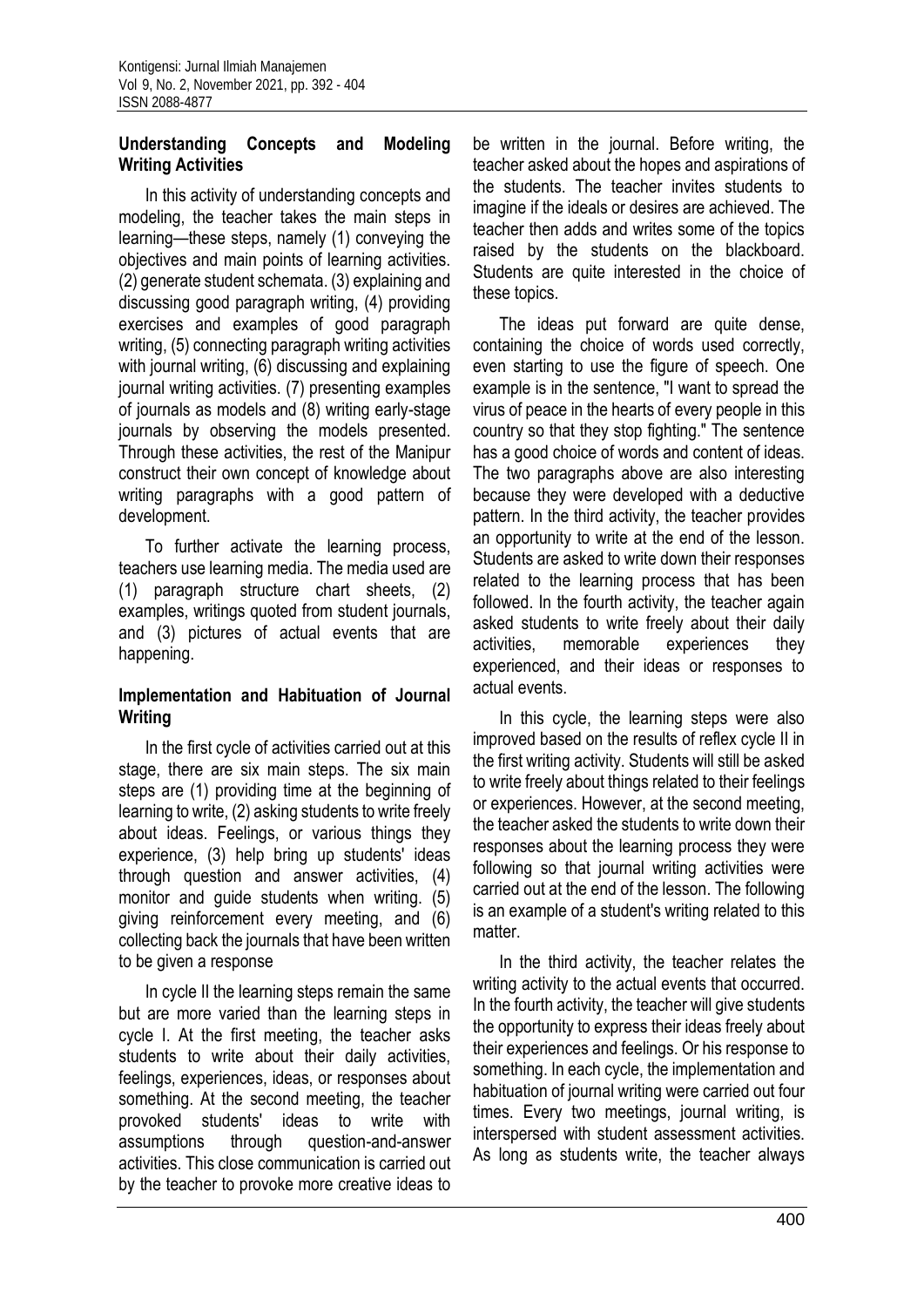provides guidance that can arouse students' creativity in writing.

The teacher gave the response in writing, but the response given was not only correcting student errors. The response is given, leading to the teacher's response to the content/things put forward by the students. This can be seen in the following examples of student writing.

#### **Authentic Assessment by Utilizing Writing in Student Journals**

In each cycle, an authentic assessment of student journal writing is carried out by the teacher and students. Teacher Assessment includes process assessments and results assessments that are carried out on an ongoing basis during the course of action. Assessment activities by students include an assessment of the results of writing carried out by themselves and colleagues / among students. Assessment activities by students will be carried out twice. First assessment. in the form of self-assessment carried out after the first and second written activities. The second pole assessment in the form of peer assessment was carried out after the chairperson's writing activity and the fourth. In peer assessment, students are asked to choose one of their writings to be exchanged and assessed by their friends. To help students make an assessment of their writing, the teacher provides an assessment guide. As long as students conduct assessments, the teacher will always provide guidance to students.

The student assessor observes and corrects these errors. The student appraiser also gave an assessment in the form of three stars or in a good category. Student assessors also provide markers and notes on areas that should be improved.

Assessment by the teacher is carried out on an ongoing basis by assessing the quality of the

paragraphs produced by students at each meeting and noting errors that are often made by students.

Notes on the frequency of errors as above will then become the teacher's reference for planning the next lesson. The teacher fixes these mistakes by integrating them into routine learning activities. By not directly correcting errors in students' writing, the teacher gives students the opportunity to find their own mistakes. Students also feel happy because they feel that their writing is not always blamed by the teacher.

The results of this authentic assessment are also a report on students' writing progress, especially writing paragraphs. And recording and analyzing the writings of each meeting obtained information about the development of student skills during the action. The results of the assessment documentation will then be considered for further lesson planning.

### **Results of Improving Students' Paragraph Writing Ability**

The results of this action research show that with the habit of writing journals on an ongoing basis, students become accustomed to writing paragraphs, and their paragraph writing skills also increase. Indicators of improving paragraph writing skills can be seen from three things, namely (1) the number of ideas generated, (2) the quality of paragraphs: and i:cantus~asan activities and student motivation.

The first increase is seen from the number of ideas and topic choices. The number of ideas written increases and shows various shy ways, with no more paragraphs consisting of only one sentence. The increase occurred in each cycle of action. This can be seen more clearly in Table 2 below:

| Cycle     | Paragraph     |         | <b>Sentence</b> |         |  |
|-----------|---------------|---------|-----------------|---------|--|
|           | <b>Amount</b> | Average | <b>Amount</b>   | Average |  |
| Cycle I   | 2,486         | 77.68   | 2,498           | 78.06   |  |
| Cycle II  | 2,559         | 79.96   | 2,560           | 80.00   |  |
| Cycle III | 2,758         | 86.18   | 2,590           | 8.93    |  |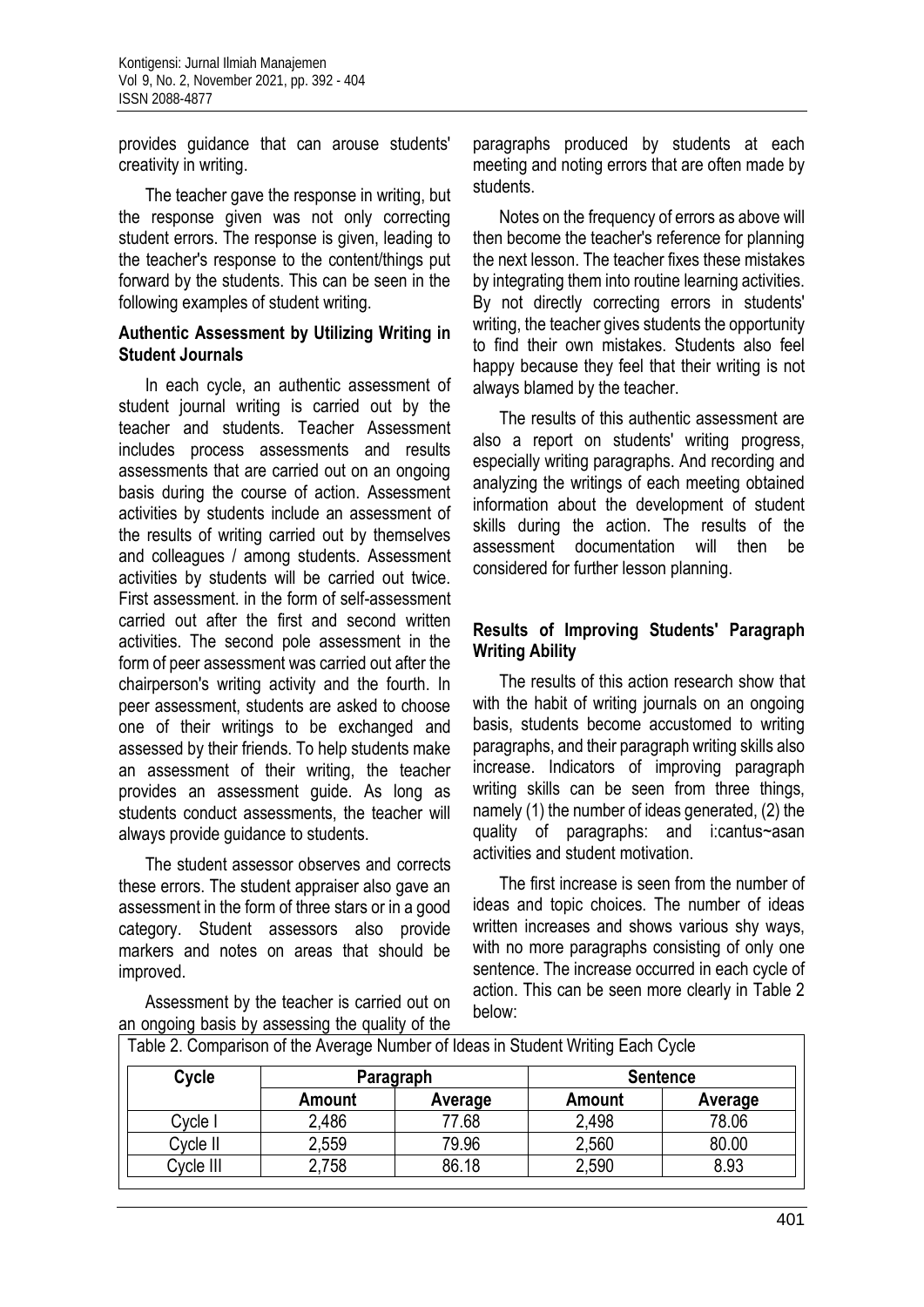The quality of the resulting paragraphs shows improvement. The quality improvement includes aspects of topic development, organizing ideas, use of word choice, grammar, and spelling and Table 3. Comparison of the Average Score and Qualification of Students' Writing Quality Per Cycle

punctuation, which are gradually getting better. More clearly, this is illustrated in the following table:

| Table J. Cumpansum of the Average Scule and Qualification of Students' Whiting Quality Fel Cycle |               |               |               |               |               |  |
|--------------------------------------------------------------------------------------------------|---------------|---------------|---------------|---------------|---------------|--|
| Cvcle I                                                                                          |               | Cvcle II      |               | Cvcle III     |               |  |
| Average<br>value                                                                                 | Qualification | Average value | Qualification | Average value | Qualification |  |
| 77.68                                                                                            | Enough        | 7.96          | Well          | 86.18         | Well          |  |

From the table above, it can be explained that in the first cycle, the quality of the paragraphs of the students was of sufficient quality, so in the second and third cycles, it increased to good. In other words, paragraphs were written by students generally have clear main ideas and developer ideas. The ideas were developed logically with good organization. Sentence structure and transitions between ideas in paragraphs have shown effectiveness, and it can be seen from the few errors in the use of conjunctions. The

vocabulary used is also quite appropriate and can represent the ideas put forward. Some grammatical errors from the mechanics of writing we're still found, but not many and not to the point of obscuring the meaning of the ideas put forward.

In addition, the number of choices of writing topics produced is very diverse. It shows that students have been able to determine various materials, ideas that they can write.

| Table 4. Percentage of Student Activity During Action Implementation |                                          |           |           |           |  |  |
|----------------------------------------------------------------------|------------------------------------------|-----------|-----------|-----------|--|--|
| <b>No</b>                                                            | Indicator                                | Cycle I   | Cycle II  | Cycle III |  |  |
|                                                                      |                                          |           |           |           |  |  |
|                                                                      | Students are very active in writing each | 2(8%)     | 4(24%)    | 8(32%)    |  |  |
|                                                                      | activity                                 |           |           |           |  |  |
|                                                                      | Students actively write each activity    | 9(36%)    | 12 (48%)  | 14 (66%)  |  |  |
|                                                                      | Students are less active in writing      | 8(32%)    | 4(16%)    | 3(12%)    |  |  |
|                                                                      | Passive student                          | 6(24%)    | 3(12%)    |           |  |  |
|                                                                      |                                          |           |           |           |  |  |
|                                                                      | Amount                                   | 25 (100%) | 25 (100%) | 25 (100%) |  |  |
|                                                                      |                                          |           |           |           |  |  |

From the table above, it can be seen that there was an increase in student activity during the implementation of the action. In the first cycle, there were still many students who were not or less active in writing. However, in cycles II and III, the number of students who were active and very active in writing continued to increase. In fact, at the end of the third cycle, there were no students who were passive or did not write their journals.

This increase can be achieved because the teacher's guidance is given dynamically and not procedurally, even if journal writing is informational writing. But guidance is still given so that students can explore creative ideas in

determining topics and expressing ideas. The teacher also tries to relate the journal writing activity to the context of life or learning material so that the ideas written can reflect the development of learning outcomes and students' personal development. In addition, a written response was given, which was found to be able to increase motivation to write. The motivation grows because students feel the teacher appreciates and cares about what they write.

At the beginning of the habit of writing a journal, students need a lot of time to produce a paragraph. But after a few times of writing, students become more and more skilled. Even in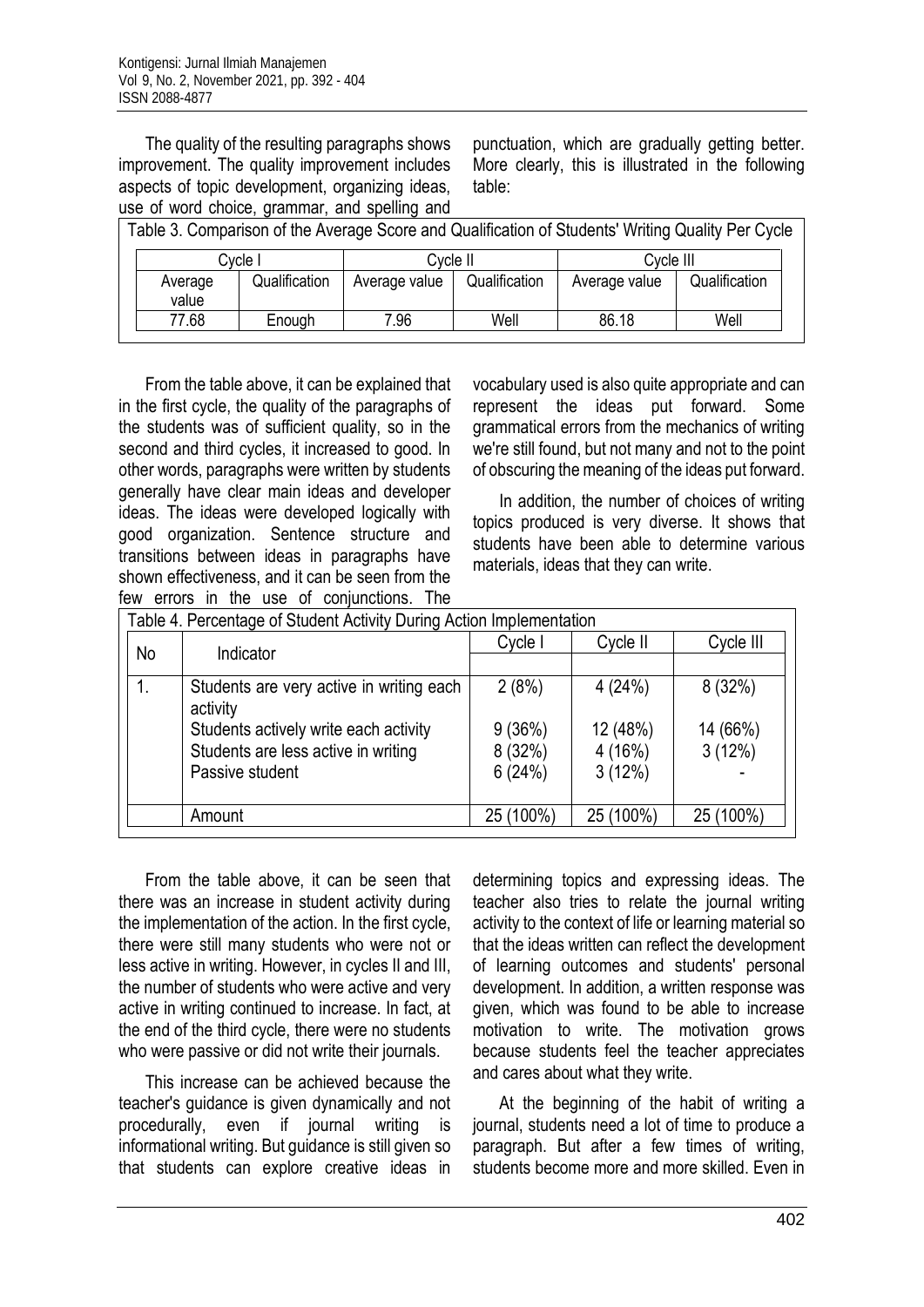its development, students want to blur their writing at home, even though the teacher does not assign it. As a result, giving ten to five minutes of time which initially seemed to reduce the main learning time, could be used effectively, became valuable, and more meaningful in an effort to train students' writing skills.

Another positive impact found from the habit of journaling is the growing willingness and openness of students to communicate or express in writing various problems or events experienced. In addition, students' confusion in determining the topic or first sentence when starting to write can be resolved through the habit of journaling.

The series of implementation of journal writing actions is an authentic assessment activity by utilizing student journal writings. This authentic assessment includes self-assessment activities, peer assessment among students, and teacher assessment. This authentic assessment activity bridges the gap between journal writing as an information writing activity and formal learning of paragraph writing skills at school.

There are four indicators of improving students' paragraph writing skills that appear as a result of authentic assessment actions carried out by students. The four indicators are (1) an increase in the ability to identify various errors in the use of spelling and punctuation contained in a piece of writing. (2) increased ability to identify discordant sentences in paragraphs, (3) increased ability to correct and correct inaccurate

### **CONCLUSION**

One of the problems faced in learning Indonesian at school is the low level of students' paragraph writing skills. This can be seen from the low quality of the paragraphs produced by students. Students are also less enthusiastic and have difficulty when they get assignments to write. This is indicated because the learning to write has not encouraged and formed students' habits to write. Learning to write that is presented has not provided many opportunities for students to write. On the other hand, the assessment of writing skills has not been carried out

sentence structures, and (4) increased ability to identify and correct incorrect word choices.

This authentic assessment also encourages students to construct their own knowledge of the rules of correct writing techniques because students learn from observing, identifying errors in writing, and correcting those mistakes. The ability to identify these errors encourages students to write paragraphs more carefully so that they do not repeat the same mistakes when writing paragraphs in the next journal. On the other hand, the spirit of cooperation and selfconfidence of students is increasingly built through this activity. Students learn to be honest and dare to assess and appreciate the results of their own work and the work of their friends.

The authentic assessment carried out by the teacher also affects the improvement of students' paragraph writing skills because the teacher does not only provide a direct assessment of the results of student writing but also collects information based on student activities when writing and fixes errors that students tend and often make in their writing. This information is useful for planning and adjusting student learning needs. The teacher also conducts an assessment by documenting the development of students' writing quality at each meeting on an ongoing basis because the results of the documentation provide an overview of improving students' actual paragraph writing skills.

comprehensively and continuously. To overcome these problems, one alternative action that can be applied is the application of journal writing activities and utilizing the results of student writing in journals for authentic assessment.

The application of this journal writing activity can provide more opportunities for students to express ideas in writing. By getting used to and writing more often, the quality of the resulting paragraphs can be better. By getting used to writing, students' creativity in writing also increases. Students are getting easier and